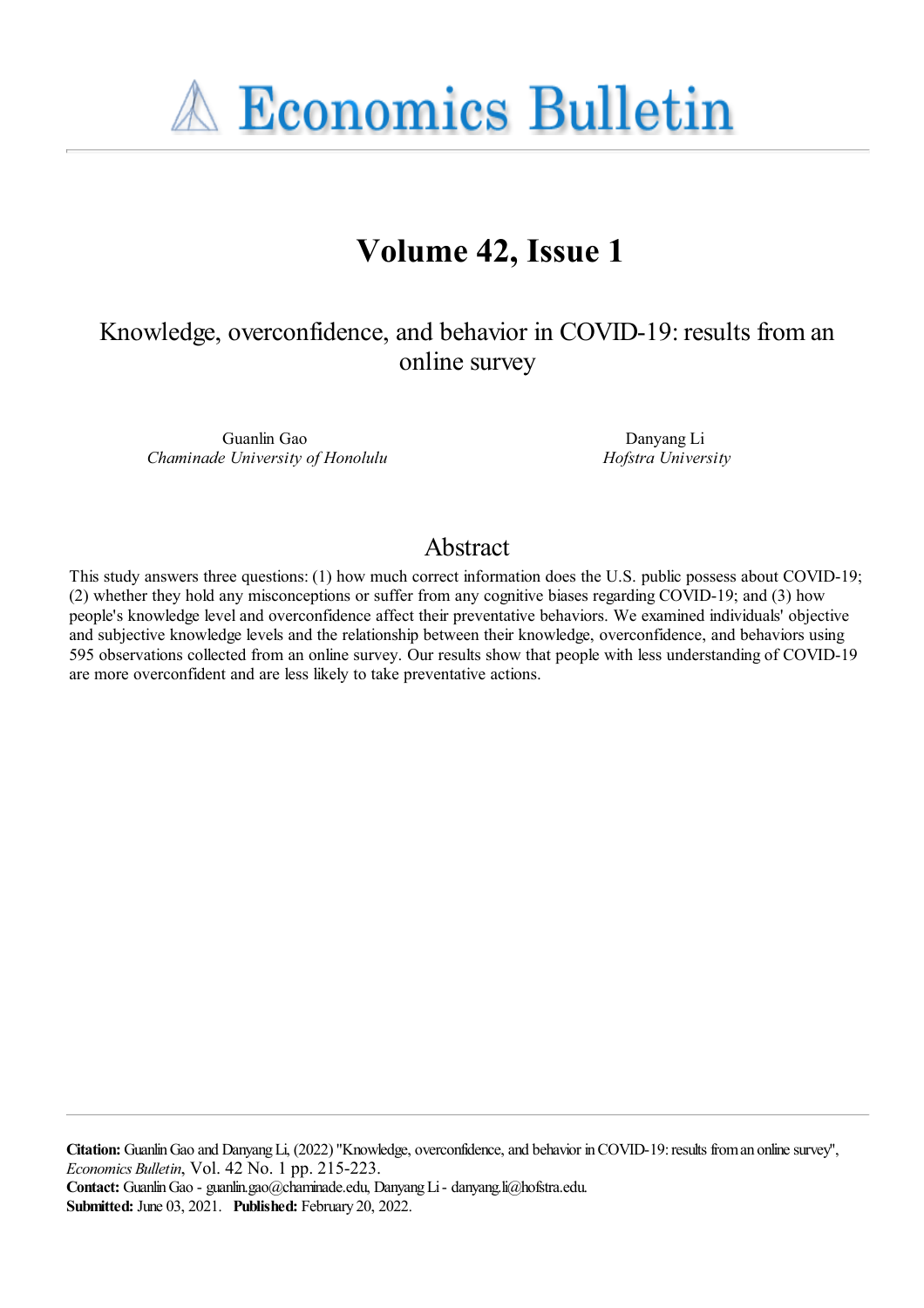

# Submission Number: EB-21-00522

## Knowledge, overconfidence, and behavior in COVID-19: results from an online survey

Guanlin Gao Danyang Li *Chaminade University of Honolulu Hofstra University*

## *Abstract*

This study answers three questions: (1) how much correct information does the U.S. public possess about COVID-19; (2) whether they hold any misconceptions or suffer from any cognitive biases regarding COVID-19; and (3) how people's knowledge level and overconfidence affect their preventative behaviors. We examined individuals' objective and subjective knowledge levels and the relationship between their knowledge, overconfidence, and behaviors using 595 observations collected from an online survey. Our results show that people with less understanding of COVID-19 are more overconfident and are less likely to take preventative actions.

**Submitted:** June 03, 2021.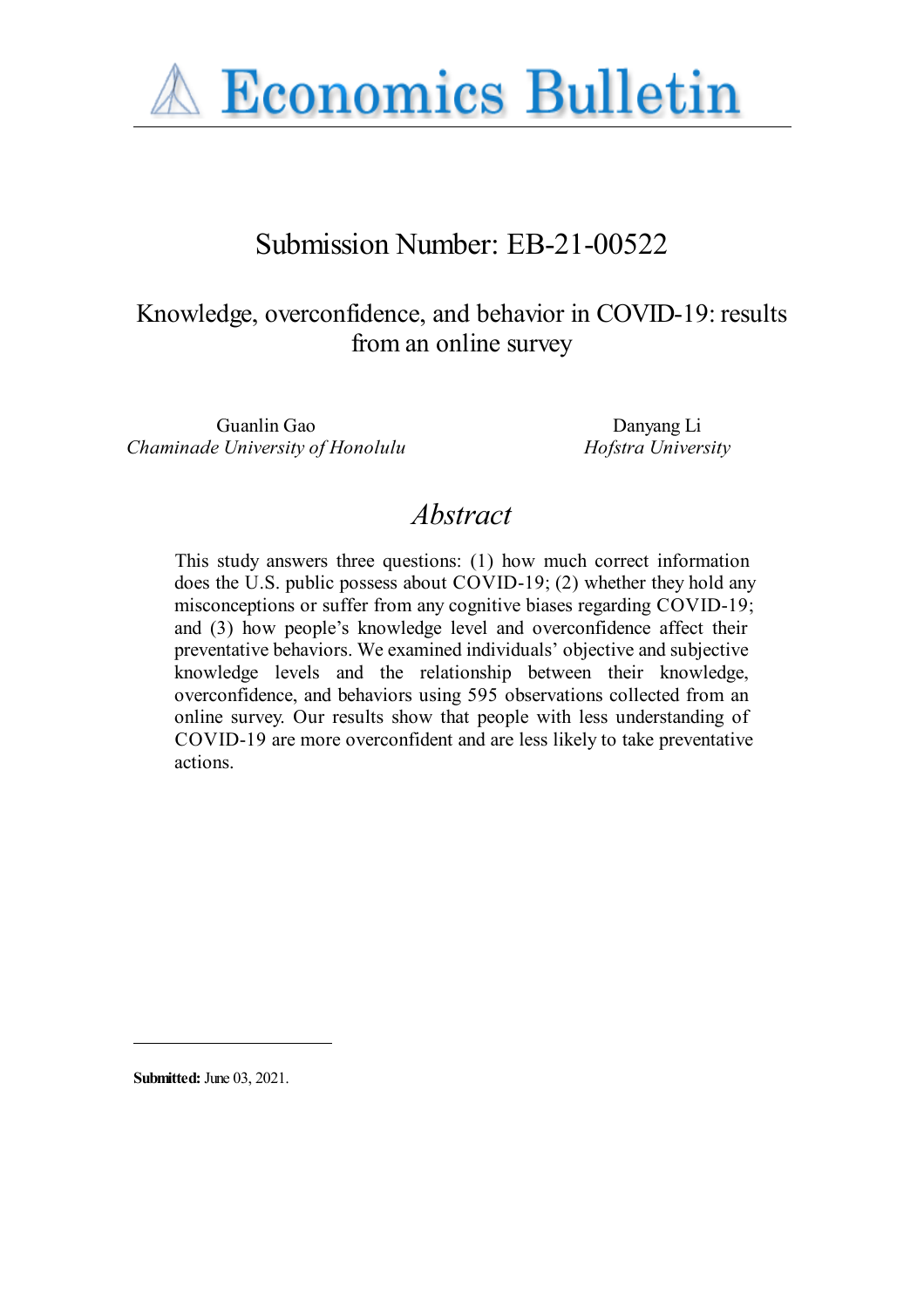### **1. Introduction**

There is an urgent need to understand the general public's knowledge, perceptions, and behaviors toward COVID-19 in the United States. This study answers three research questions: (1) how much correct information does the U.S. public actually possess about COVID-19, (2) whether they hold any misconceptions or suffer from any cognitive biases regarding COVID-19, and (3) how people's knowledge level and potential cognitive biases affect their behaviors towards COVID-19. We conduct an online survey with 595 Amazon Mechanical Turk (MTurk) workers in the United States. We examine their objective and subjective knowledge levels of COVID-19 and the relationship between their knowledge, overconfidence, and behaviors. Our results show that people with less knowledge of COVID-19 are more overconfident and think they know more. Also, the more overconfident people are, the less likely they will practice preventive behaviors against COVID-19.

Research shows that there is a discrepancy between how much people think they know and what they actually know. Also, people's ability of knowing about knowing is bounded by their ability of knowing itself (Kruger and Dunning 1999). Poor-performers tend to overestimate themselves in their self-evaluations (Ferraro 2010, Mynttinen et al. 2009, Park and Santos-Pinto 2010). The cognitive bias about oneself can also originate from comparing one's perceived self with the perceived average person and falsely believing oneself is better than the average (Alicke et al. 1995, Kruger 1999). In the case of COVID-19, this cognitive bias may cause people to be unaware of their inadequate understanding of COVID-19 and thus, not willing to learn more. Overconfidence also leads to fewer preventive actions taken, including delayed testing and vaccination.

Recent studies from other countries show that people's knowledge of COVID-19 is positively correlated to their engagement in preventative actions (Saefi et al. 2020, Tadesse et al. 2020, Zhong et al. 2020). Our work extends the existing literature on COVID-19 by connecting the link between one's knowledge, overconfidence, and behaviors during the pandemic. Based on the studies cited above, we test the following behavioral hypotheses:

*Hypothesis 1*. Low performers of the knowledge test are more overconfident in assessing their performance.

*Hypothesis 2*. The more overconfident a subject is, the less likely he will practice preventive behaviors against COVID-19.

## **2. Survey Design**

We design a survey to collect information on the U.S. residents' knowledge, belief, and behaviors toward COVID-19. Our survey contains three sections: (1) a knowledge test with subjective beliefs, (2) behavioral questions, and 3) demographic questions.

The knowledge test contains ten fact-check questions related to COVID-19. Immediately after the test, subjects answer how many questions they believe they have answered correctly and an average person can answer correctly. We incentivize these tasks by paying subjects a bonus for each correct answer. We ask subjects about their preventative actions towards COVID-19, such as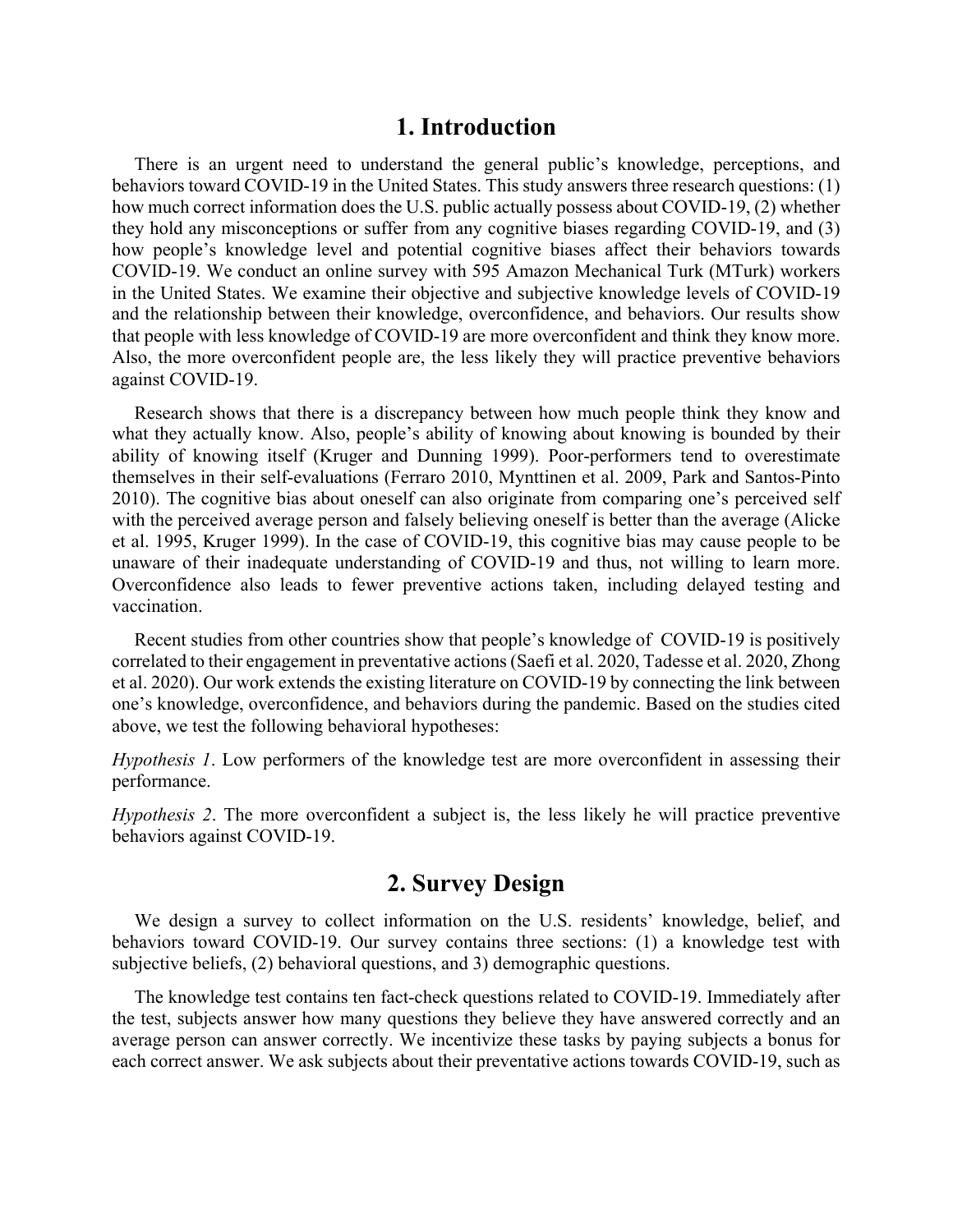if they have been practicing social distancing, wearing a mask in public<sup>1</sup>, and frequently washing their hands in the past two weeks. We also collect subjects' demographics and their socioeconomic status. Appendix A presents the survey questionnaire.

### **3. Results**

We conducted our survey on MTurk in August 2020 and collected 662 responses. We ended with 595 observations after excluding 41 observations with a duplicate IP address, 25 observations failing the attention check question, and one observation with no answer in the knowledge test. We paid subjects \$0.1 for completing the survey, plus an additional 10 cents for each correctly answered belief questions.<sup>2</sup> All survey responders are 18 years old and above currently living in the United States. Table 1 presents the summary statistics. Overall, our sample represents the typical MTurk crowdsource workers (Hara 2018).

|                                            | Mean | Std. Dev. | Min | Max |
|--------------------------------------------|------|-----------|-----|-----|
| Age $>= 35$                                | 0.51 | 0.50      |     |     |
| Female                                     | 0.44 | 0.50      |     |     |
| Married                                    | 0.28 | 0.45      |     |     |
| White                                      | 0.67 | 0.47      |     |     |
| No college                                 | 0.19 | 0.39      |     |     |
| Low income (annual income $\leq$ \$25,000) | 0.13 | 0.33      |     |     |
| # of correct answers in knowledge test     | 6.54 | 2.48      |     |     |

Table 1: Summary statistics (n=595)

#### 3.1 Knowledge and Beliefs

Figure 1 and Figure 2 present subjects' knowledge and beliefs. On average, subjects answered 6.5 out of 10 questions correctly but believed they answered 7.8 questions correctly (two-sided, paired t-test: p<0.001). 79% of them believed that their performance was at least as good as an average person. In sum, subjects were overconfident.

#### 3.2 Overconfidence and Knowledge

We define two measurements for overconfidence based on subject's performance in the knowledge test:

*Absolute Confidence* = Perceived Performance - Actual Performance;

*Relative Confidence* = (Perceived Performance - Perceived Performance of an Average Person) – (Actual Performance - Actual Performance of an Average Person).

<sup>&</sup>lt;sup>1</sup> The Centers for Disease Control and Prevention (CDC) asserted that wearing a mask is an effective protection against COVID-19 for oneself and others when we conducted our survey in August 2020. Almost all the states had mask mandates at that time, which required individuals to wear a mask in public and maintain a 6-feet distance.

<sup>&</sup>lt;sup>2</sup> On average, subjects spent 6 minutes and 36 seconds on the survey and earned \$0.3. This translates to an effective wage of \$2.73 per hour, which is the approximate average hourly pay on MTurk (Hara 2018).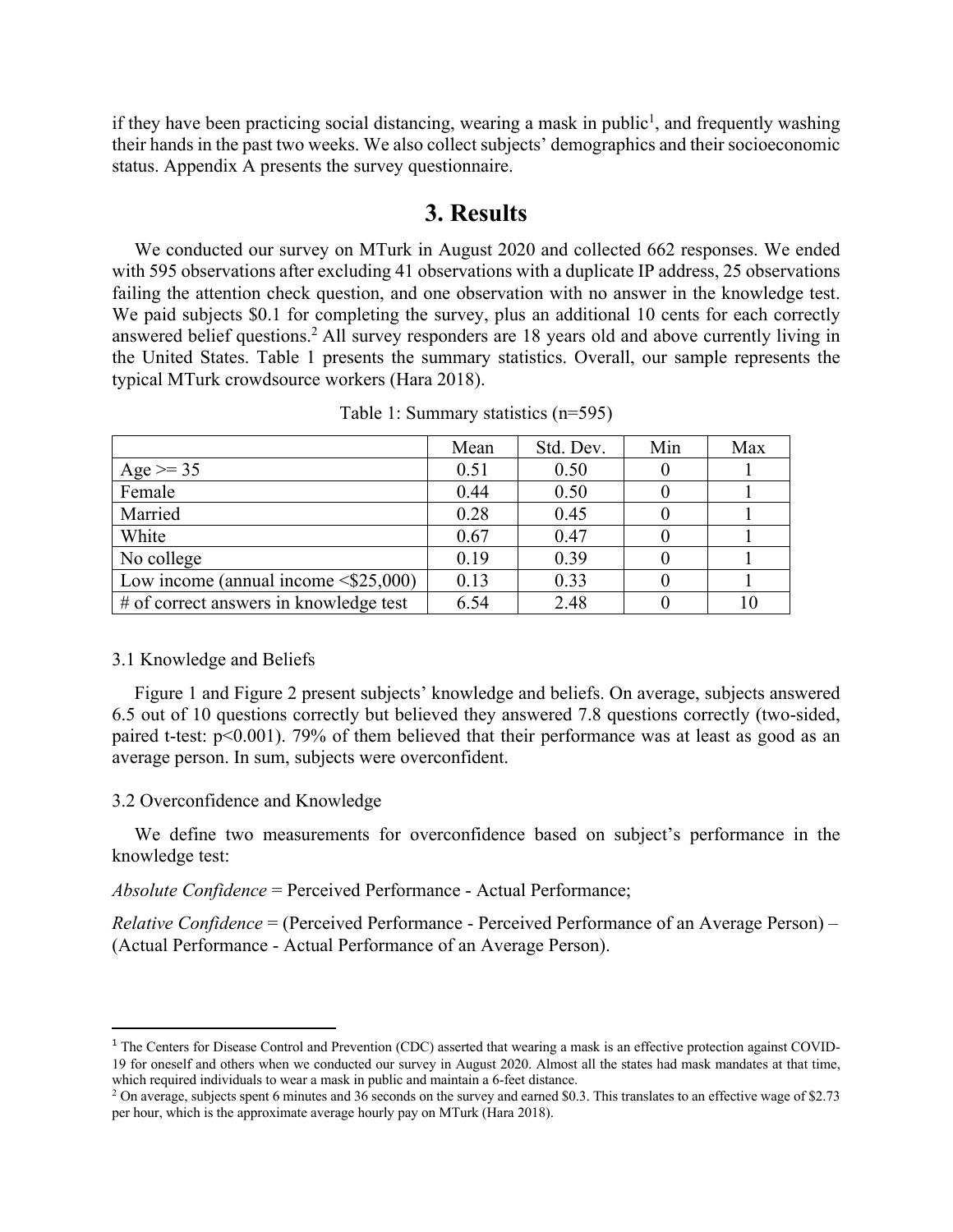A zero value in these measurements indicates an accurate evaluation. A positive value implies overconfidence, and a negative value implies an underestimation in one's absolute or relative confidence.



### Figure 1. Knowledge test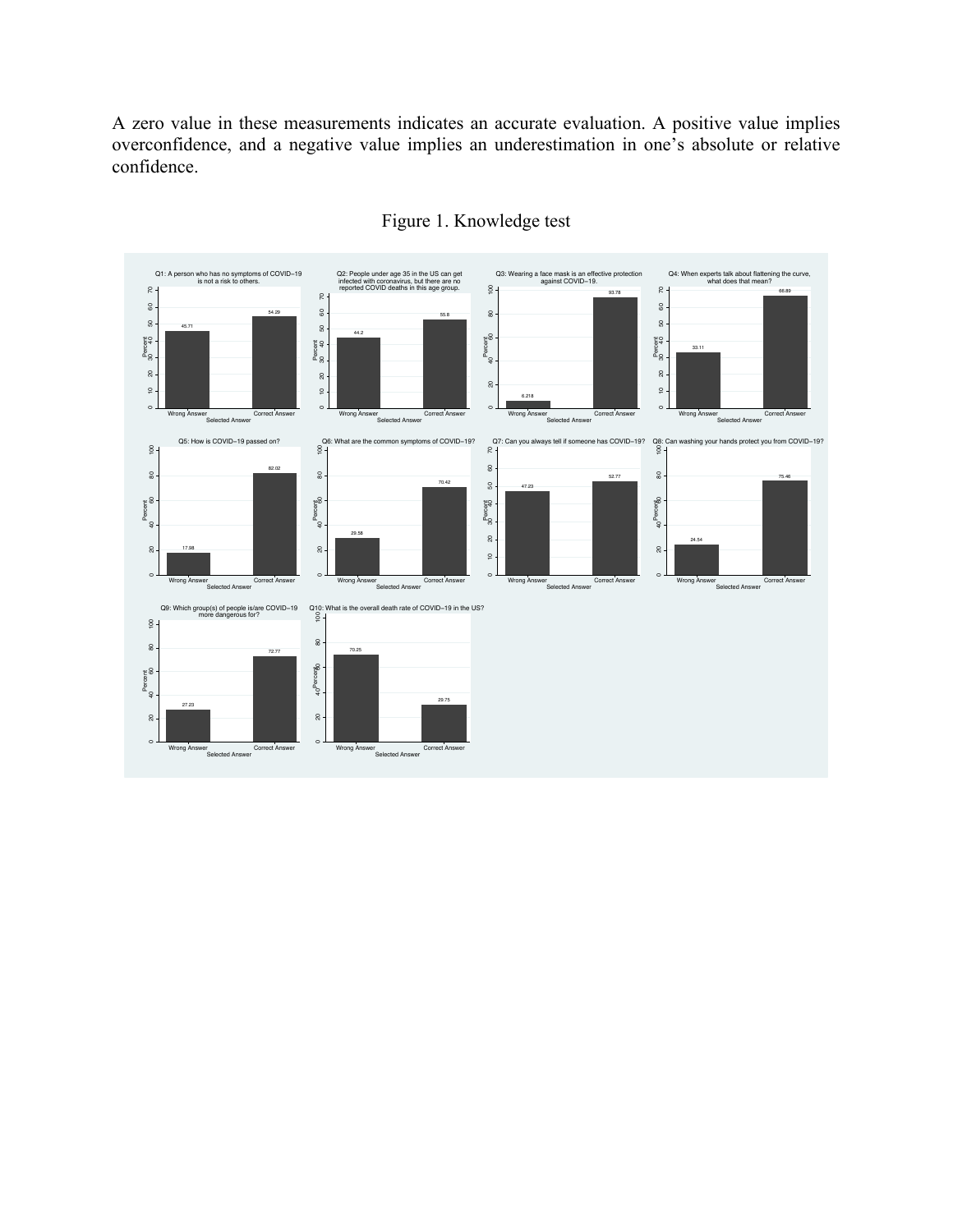



We assign subjects into three categories based on their performance in the knowledge test: *Low, Medium,* and *High*, each with less than 6, 6 to 8, and more than 8 correct answers. We use these numbers as the thresholds to create groups of approximately the same size. Table 2 presents the correlation between subjects' overconfidence and performance for each group. Both the absolute and relative confidence are inversely related to subjects' knowledge levels. All these statistics are significantly different from 0 (two-sided *t*-test: *p*<0.001). Wilcoxon rank-sum tests show that the differences of the group pairwise comparisons are all significant at the 1% level. These results are reported in Appendix B.

| Table 2: Overconfidence and knowledge |  |
|---------------------------------------|--|
|---------------------------------------|--|

| Mean                | Low $(6)$  | Medium $(6-8)$ | High $($ $>$ 8 $)$ |
|---------------------|------------|----------------|--------------------|
| Absolute confidence | 3.38(2.45) | 0.72(1.82)     | $-0.75(1.41)$      |
| Relative confidence | 3.28(1.86) | 0.67(1.59)     | $-0.55(1.58)$      |
|                     | 210        | 214            | 171                |

Note: Standard errors in parentheses.

We build the following Tobit regression to examine the relationship between one's confidence and knowledge:

$$
Y_i = \beta_0 + \beta_1 \cdot \text{correctanswers}_i + \beta_2 \cdot \text{age35}_i + \beta_3 \cdot \text{nocollege}_i + \beta_4 \cdot \text{married}_i + \beta_5 \cdot \text{white}_i + \beta_6 \cdot \text{female}_i + \beta_7 \cdot \text{lowincome}_i + \varepsilon_i \tag{1}
$$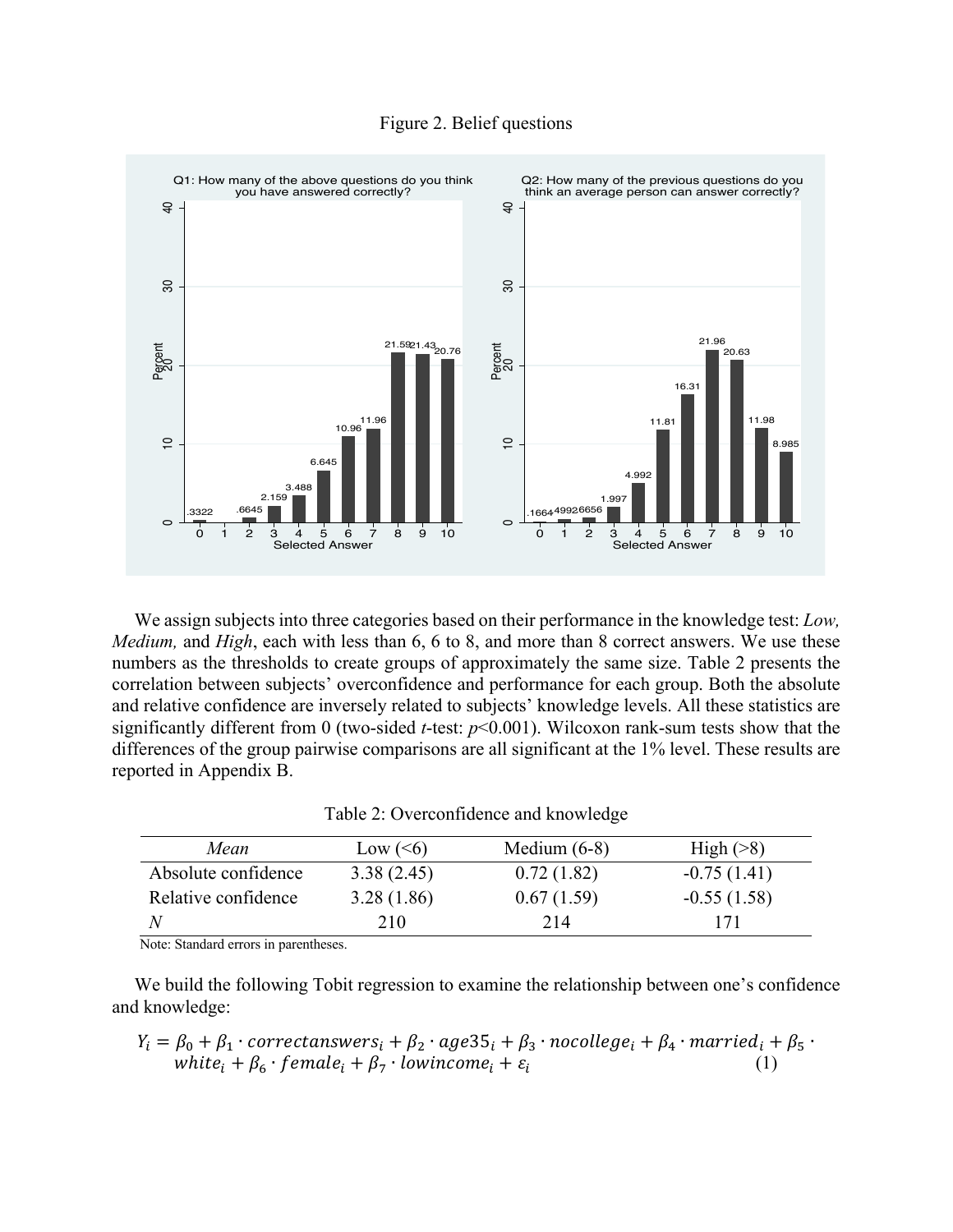Table 3 presents the regression results with four dependent variables. We include other personal characteristics such as gender, marital status, and race in all regression models and only report significant coefficients henceforth. Our results show that subjects' absolute and relative confidence are negatively associated with their actual performance in the knowledge test. Model (3) and (4) show the robustness check results using the absolute values of subjects' absolute confidence and relative confidence as the dependent variables, both describing the degree of inaccuracy in subjects' self-evaluations. We find an inverse relationship between the number of correct answers and these dependent variables. These results imply that subjects with a better understanding of COVID-19 are more accurate in evaluating their own performance and relative performance.

|                | Absolute    | Relative    | Absolute    | Relative    |
|----------------|-------------|-------------|-------------|-------------|
|                | confidence  | confidence  | confidence  | confidence  |
| $#$ of correct | $-0.758***$ | $-0.699***$ | $-0.552***$ | $-0.456***$ |
| answers        | $(-0.0316)$ | $(-0.0273)$ | $(-0.033)$  | $(-0.0286)$ |
| Age $>= 35$    | $0.323**$   | 0.117       | 0.196       | 0.026       |
|                | $(-0.164)$  | $(-0.141)$  | $(-0.17)$   | $(-0.148)$  |
| No college     | 0.139       | 0.199       | $0.413**$   | $0.386**$   |
|                | $(-0.197)$  | $(-0.169)$  | $(-0.204)$  | $(-0.178)$  |
| Low income     | $-0.434*$   | $-0.212$    | 0.184       | $-0.277$    |
|                | $(-0.227)$  | $(-0.195)$  | $(-0.233)$  | $(-0.207)$  |
| Constant       | $6.029***$  | $5.701***$  | $5.413***$  | $4.863***$  |
|                | $(-0.25)$   | $(-0.216)$  | $(-0.257)$  | (0.225)     |
| Other          | Y           |             |             |             |
| N              | 595         | 594         | 595         | 594         |
|                |             |             |             |             |

Table 3: Tobit regression results: Overconfidence and knowledge

Note: Standard errors in parentheses. \*\*\* p<0.01, \*\* p<0.05, \* p<0.1.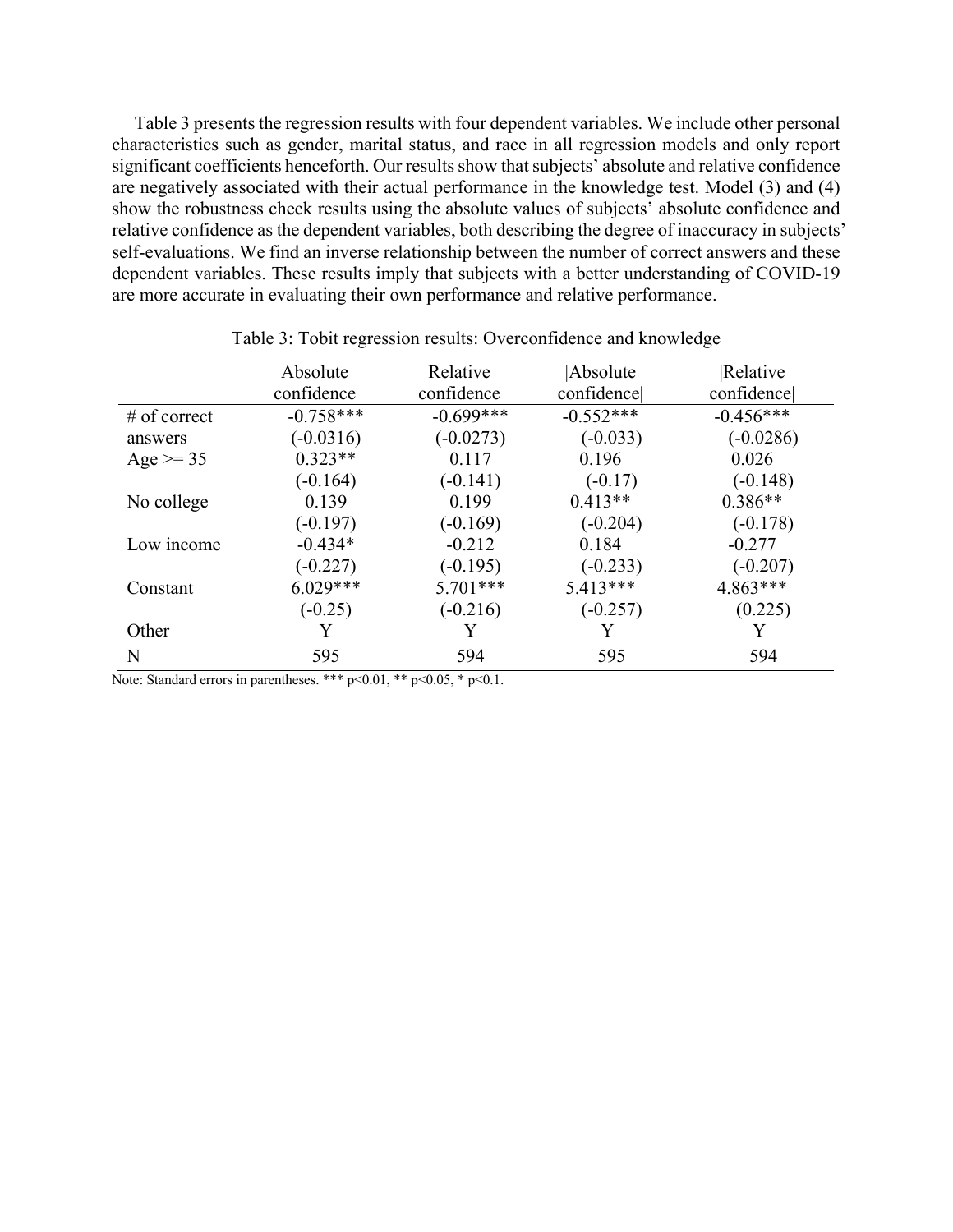

#### Figure 3. Behavioral questions

#### 3.3 Overconfidence and Behaviors

Figure 3 and Table 4 report subjects' preventative behaviors. Table 4 shows that high performers of the knowledge test are better at protecting themselves against COVID-19 in all activities. Wilcoxon rank-sum tests show that the results of group pairwise comparisons are all significant at the 1% or 5% level. These statistics are reported in Appendix B.

| Mean              | Low $(6)$  | Medium $(6-8)$ | High (>8)  |
|-------------------|------------|----------------|------------|
| Social distancing | 3.77(1.15) | 4.26(.96)      | 4.58(.67)  |
| Mask-wearing      | 3.96(1.11) | 4.42(.98)      | 4.71(0.69) |
| Handwashing       | 3.92(1.10) | 4.37(.87)      | 4.56(.78)  |
|                   | 205        | 212            |            |

Table 4: Behavior and knowledge

Note: Standard errors in parentheses.

Furthermore, overconfidence is the driving force behind subjects' behavioral differences between groups. We construct the following ordered-logit regression to examine the relationship between one's confidence and behavior:

$$
Y_i = \beta_0 + \beta_1 \cdot confidence_i + \beta_2 \cdot age35_i + \beta_3 \cdot nocollege_i + \beta_4 \cdot married_i + \beta_5 \cdot white_i + \beta_6 \cdot female_i + \beta_7 \cdot lowincome_i + \varepsilon_i
$$
\n(2)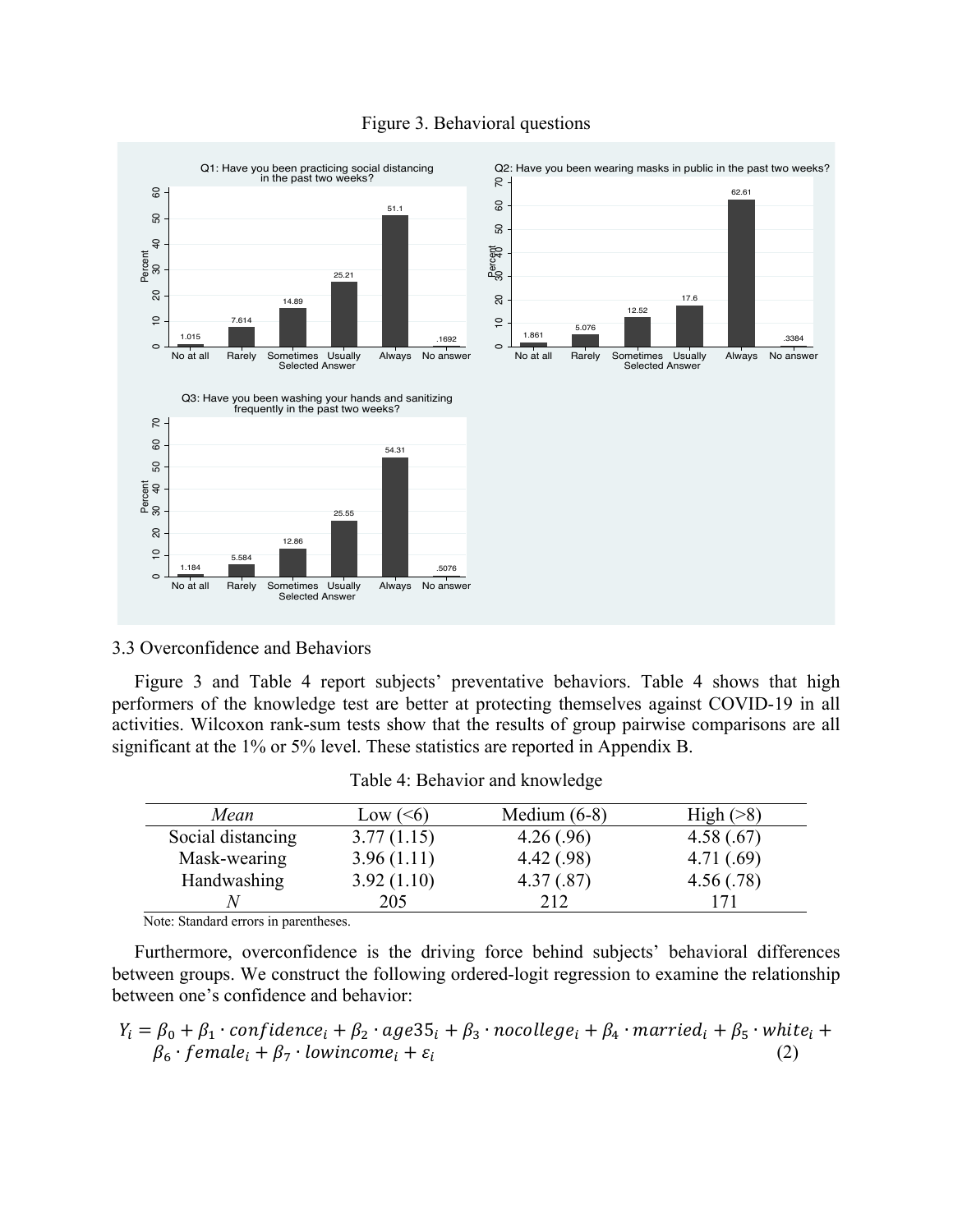Table 5 reports the ordered-logistic regression results with three dependent variables. Overconfident subjects are less likely to engage in preventative actions, so do subjects without a college degree.

|                                                                         | Social<br>distancing      | Mask-<br>wearing           | Hand-<br>washing           | Social<br>distancing | Mask-<br>wearing | Hand-<br>washing |  |
|-------------------------------------------------------------------------|---------------------------|----------------------------|----------------------------|----------------------|------------------|------------------|--|
|                                                                         |                           |                            |                            |                      |                  |                  |  |
| Absolute<br>confidence                                                  | $-0.132***$<br>$(-0.032)$ | $-0.143***$<br>$(-0.0332)$ | $-0.115***$<br>$(-0.0324)$ |                      |                  |                  |  |
|                                                                         |                           |                            |                            |                      |                  |                  |  |
| Relative                                                                |                           |                            |                            | $-0.200***$          | $-0.205***$      | $-0.162***$      |  |
| confidence                                                              |                           |                            |                            | $(-0.0358)$          | $(-0.0385)$      | $(-0.0362)$      |  |
|                                                                         | $0.306*$                  | 0.224                      | 0.094                      | 0.274                | 0.170            | 0.066            |  |
|                                                                         |                           |                            |                            |                      |                  |                  |  |
| Age $>=35$                                                              | $(-0.172)$                | $(-0.184)$                 | $(-0.175)$                 | $(-0.172)$           | $(-0.185)$       | $(-0.175)$       |  |
|                                                                         | $-0.457**$                | $-0.395*$                  | $-0.493**$                 | $-0.492**$           | $-0.403*$        | $-0.510**$       |  |
| No college                                                              | $(-0.198)$                | $(-0.213)$                 | $(-0.202)$                 | $(-0.200)$           | $(-0.214)$       | $(-0.202)$       |  |
|                                                                         |                           |                            |                            |                      |                  |                  |  |
|                                                                         | $-0.233$                  | $-0.419*$                  | $-0.255$                   | $-0.22$              | $-0.406*$        | $-0.245$         |  |
| Low income                                                              | $(-0.24)$                 | $(-0.244)$                 | $(-0.238)$                 | $(-0.240)$           | $(-0.245)$       | $(-0.238)$       |  |
|                                                                         |                           |                            |                            |                      |                  |                  |  |
|                                                                         |                           |                            |                            |                      |                  |                  |  |
| Other                                                                   | Y                         | Y                          | Y                          | Y                    | Y                | Y                |  |
| N                                                                       | 590                       | 589                        | 588                        | 589                  | 588              | 587              |  |
| Nota: Standard arrang in paranthagas *** $n<0.01$ ** $n<0.05$ * $n<0.1$ |                           |                            |                            |                      |                  |                  |  |

|  |  | Table 5: Ordered-logit regression results: Overconfidence and behavior |  |  |  |
|--|--|------------------------------------------------------------------------|--|--|--|
|  |  |                                                                        |  |  |  |

Note: Standard errors in parentheses. \*\*\*  $p<0.01$ , \*\*  $p<0.05$ , \*  $p<0.1$ .

Based on the findings above, we draw the following conclusions:

**Result 1.** On average, low performers of the knowledge test are less accurate in assessing their knowledge about COVID-19 and tend to be overconfident.

**Result 2.** The more overconfident a subject is, the less likely he will engage in preventive behaviors to protect himself and others against COVID-19.

## **4. Concluding remarks**

This study shows that individuals with less accurate knowledge of COVID-19 appear to be overconfident and less likely to practice preventative behaviors. Their source of information about COVID-19, skepticism of the mainstream media, distrust of the government and health officials, and simply arrogance and ignorance, can contribute to not acquiring and believing scientific-based facts of COVID-19. What causes inadequate knowledge of COVID-19 will be an important question worth studying in the future.

Our results may depict an overoptimistic situation than actual as the overall population contains fewer college-educated and technology-savvy individuals compared to our sample. This research study provides empirical evidence and practical insights for policymakers. Policy interventions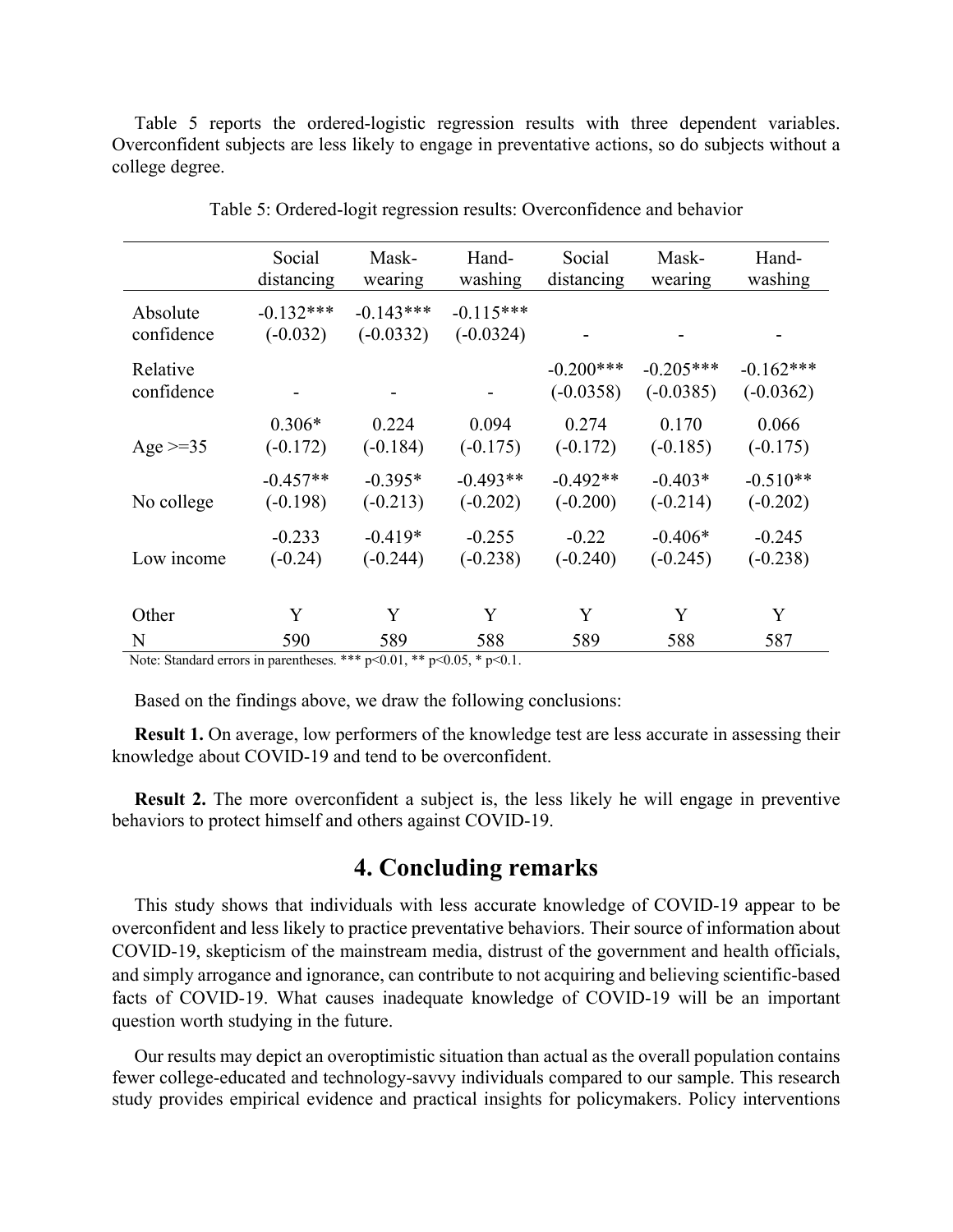should focus on specific demographics with limited knowledge of COVID-19. This is necessary not only to mitigate the spread of the virus but also to prepare for mass testing and vaccination uptake.